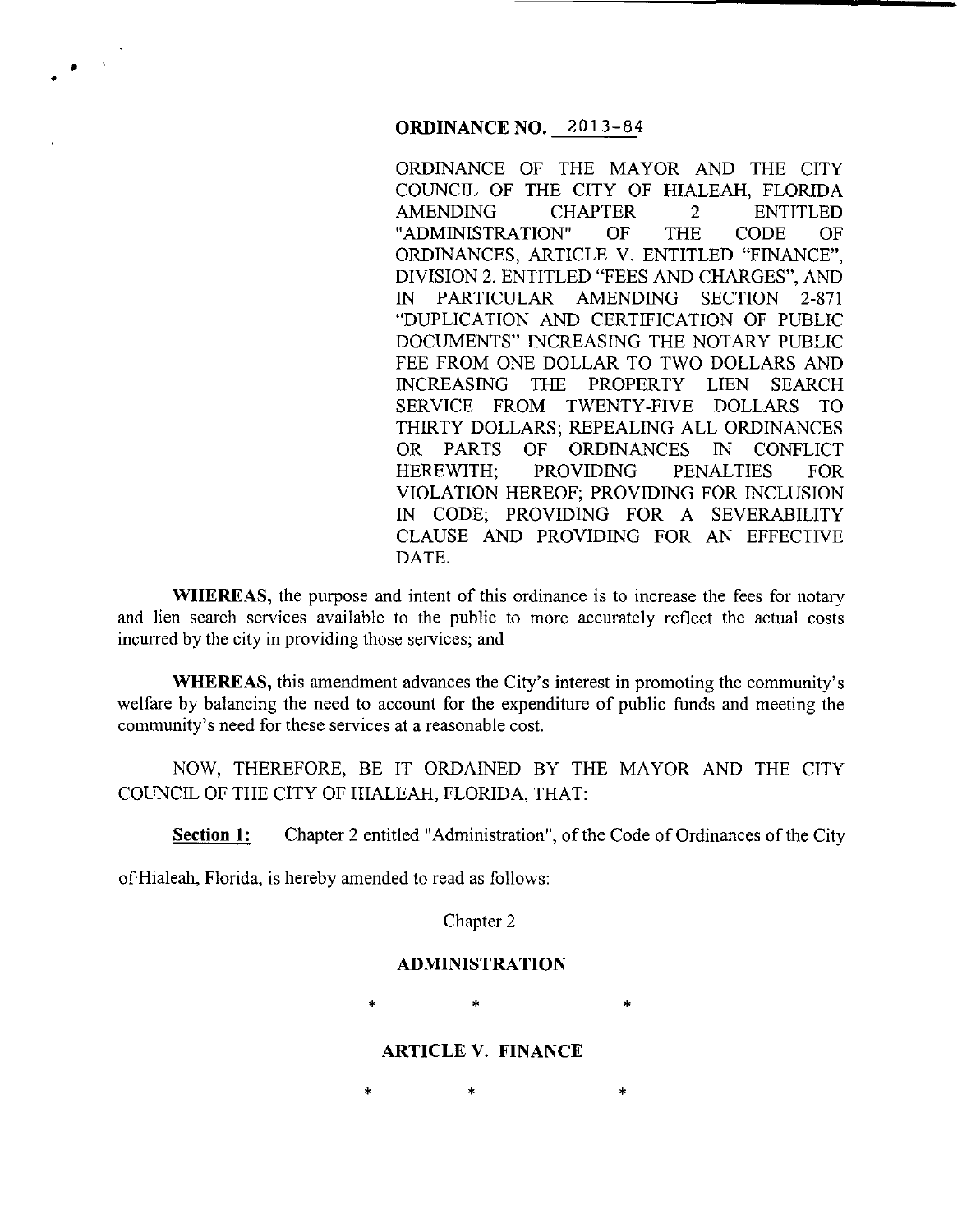### **DIVISION 2. FEES AND CHARGES**

### **Sec. 2-871. Duplication and certification of public documents.**

\* \* \* \* \* (c) *Notary public fee.* Except for certification of public records, The city shall charge  $$1.00$   $$2.00$  as a fee for each notarial act of a notary public whose commission is paid by the city. This service is available to any person or entity who requires a notarial act as part of any transaction involving city services or necessary for the proper administration of city business.

(d) *Property lien services.* The city, through its code compliance division, water and sewers division and departments of the city clerk and grants and human services each, shall charge *\$25.00*  \$30.00 as a fee for property lien searches, for each property address.

 $\ddot{\textbf{x}}$   $\textbf{x}$ 

# **Section 2: Repeal of Ordinances in Conflict.**

All ordinances or parts of ordinances in conflict herewith are hereby repealed to the extent of such conflict.

### **Section 3: Penalties.**

 $\frac{1}{2} \left( \frac{1}{2} \right)^{\frac{1}{2}}$ 

Every person violating any provision of the Code or any ordinance, rule or regulation adopted or issued in pursuance thereof shall be assessed a civil penalty not to exceed \$500.00 within the discretion of the court or administrative tribunal having jurisdiction. Each act of violation and each day upon which any such violation shall occur shall constitute a separate offense. In addition to the penalty prescribed above, the City may pursue other remedies such as abatement of nuisance, injunctive relief, administrative adjudication and revocation of licenses or permits.

## **Section 4: Inclusion in Code.**

The provisions of this ordinance shall be included and incorporated in the Code of Ordinances of the City of Hialeah, as an addition or amendment thereto, and the sections of this ordinance shall be renumbered to conform to the uniform numbering system of the Code.